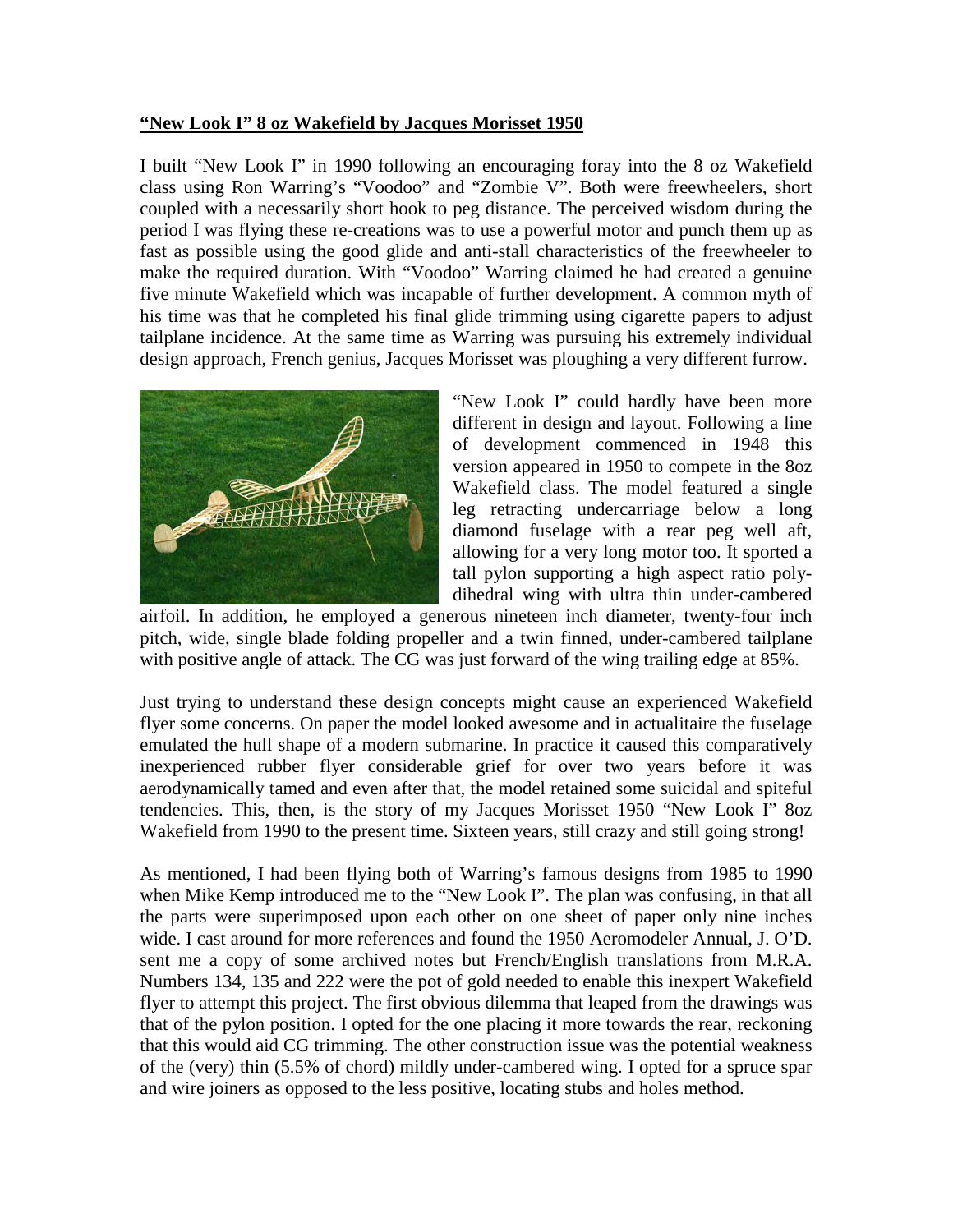

Not-with-standing, the wing was put together in one piece with the top mounted main-spar and its dihedral angles pre-constructed with very accurate scarf joints over an appropriate engineering drawing. Using two thicker centre ribs, 1/64" apart, each panel was built on to the whole spar, propping up the completed panels as work progressed. Joiner tubes made from RC snake outers were let in to the centre sections before the wing halves were separated with a

razor saw. Because the wing was so thin, I prepared the ribs with flat bottoms and only when the wing was complete was the under-camber introduced to each rib by means of a ply cutting guide slotted over spar, LE and TE using an angled scary sharp blade. It works a treat and is a good way of avoiding assembly damage to the very thin ribs and eliminating distortion of the section.



My fancy skid was discarded in due course as being useless for solid DT landings and the model now has a fairly substantial keel fitted to prevent continual damage to the bottom longeron. Fins are detachable, using pegs, hooks and bands. The DT arrangement has no stop line, relying on an angled face at the front of the stab unit and strategically placed hooks, pegs and a single band to provide leverage and location. Both methods described in my "Le Vibrant" story. Not seen in the photo is the rear facing snuffer tube, since superseded by a Tomy timer. The single U/C leg has the minutest of wheels and is retracted by a sheering elastic pull, acting on a neat overcentered pivot against a rear facing stop. Brilliant!

Included in the complexity of this design were several features typical of French innovation in this class of airplane. According to Morisset, despite the very thin sections of wing and tailplane, the top mounted spars were raised to maximize the rigidity of the structure. Methinks there might also be turbulation. The pylon was introduced to meet cross section rules, reduce fuselage friction drag by 30% and lessen wing/fuselage interaction. The U/C was minimized to reduce weight and drag. Twin fins increased the



efficiency of the tailplane and originally only the right fin was removable because the other had to withstand the very high torque at takeoff due to the designer using 120 grams of rubber. He maximized wing and stab areas by using caches to cover their center sections. On top of all this he introduced a lifting tailplane with positive incidence to prevent too much nose-up during the power run (In my case this proved a jeopardy too far, as described later).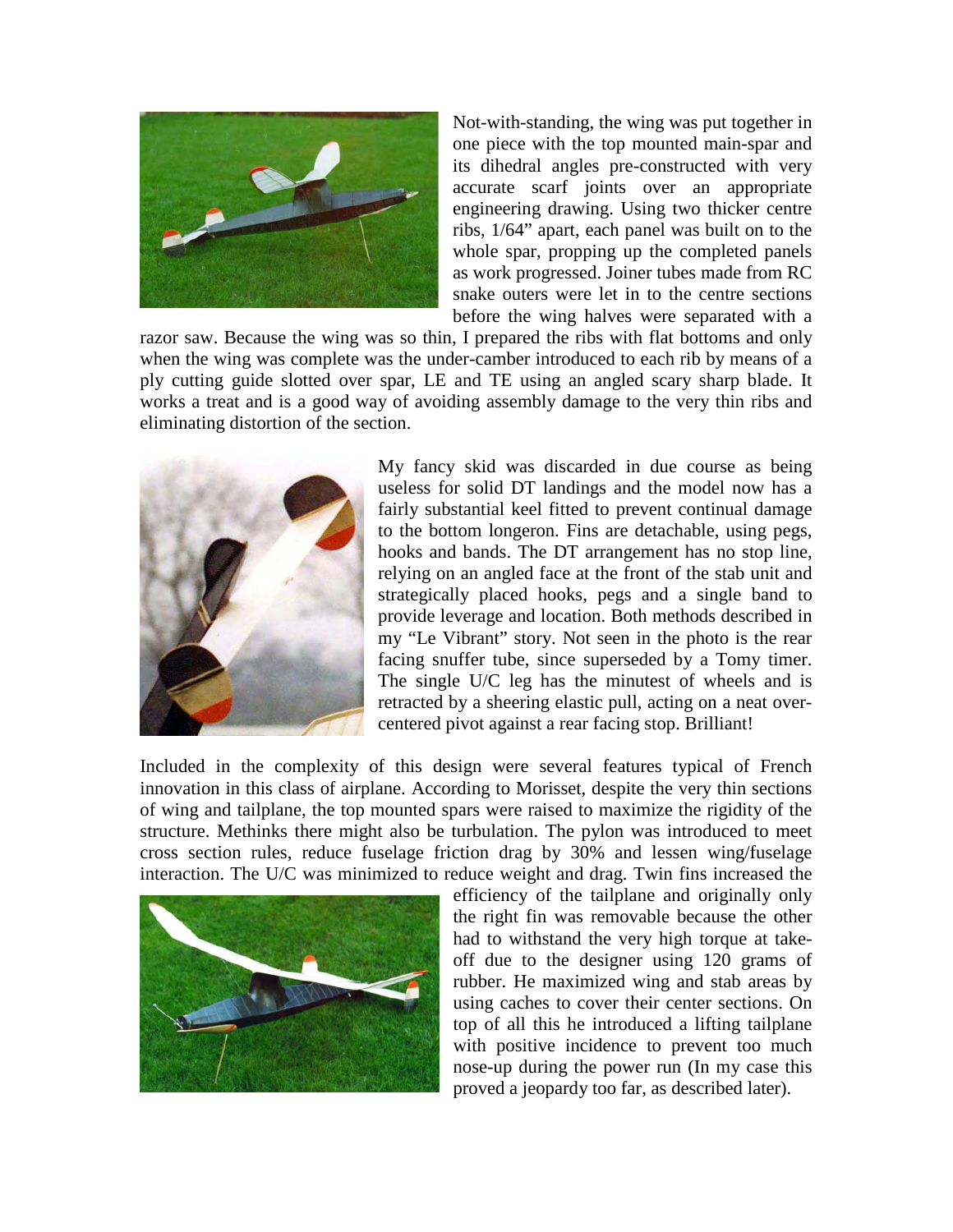As with all my models the fuselage is covered with silk, which in this instance, proved ideal for the pylon with no loss of rigidity due to incomplete covering of the section within the pylon and it molded to the curves perfectly as seen in the above photo.

Shortly before my model took to the air, Peter Michel had already completed his version and I witnessed it being trimmed at Chobham Common. Scary or Wot? After initial formalities, his first high powered flight went across the common at about forty mph and got no higher than fifteen feet. Scary because most of the gorse bushes at Chobham are about ten feet tall. It survived, but only just. An on-field conference concluded that four degrees of wing incidence and two degrees of positive incidence on a lifting tailplane made this design act more like a chuck glider than a conventional Wakefield. Decalage was obviously the issue, yet Morisset designed it that way so Peter started to play around with thrust line and CG. Eventually he managed to normalize the power run and his model became quite competitive. For me the story was more complex.

After I had sorted out thrust line and CG, "New Look I" behaved itself immaculately under power but had the most un-nerving and suicidal habit. Despite a superb looking glide, generated by Morisset's inspired wing, any disruption to the glide pattern caused



by (say) turbulence or perhaps a bad prop fold, the model simply tucked its left wing down and dived into firm terra at frightening pace. And yet it was not predictable. One would get maybe three or four good flights, then bingo, vertication at speed. Damage was inevitable on anything other than the softest of long grass and if it happened over hard ground then "New Look I" always formed its own splinter group. I rebuilt that blasted fuselage three times in the first year. Because it was so capricious one could not really trim it out, so I just suffered the problem and prayed. If that was not enough, it had a second and every bit as annoying and frustrating characteristic; from time to time it would develop a hammer-head stall after about one minute of normal disciplined glide. On the

glide, completely out of the blue! Hammer-heads! It may well have been bunch induced but "New Look I" was clearly trying to operate in unstable portions of its flight envelope and these atypical behaviors were completely beyond my diagnostic skills and, for that matter, most of my "Crazy Rubberband" colleagues too.

Let's just back up a tad here! The all up weight of the model was quite high when loaded with 110 grams of Tan I rubber. It was rigged to fly right/right with left rolling warps to prevent a right spiral dive under the influence of normal side thrust. Clearly whatever Morisset had achieved in 1950 to become the "Champion de France" was not working for me here in the UK in 1990-92. I all but gave up with "New Look I" as a result of these foibles until good friend and star modeler, Paul Dancer, had a Eureka moment.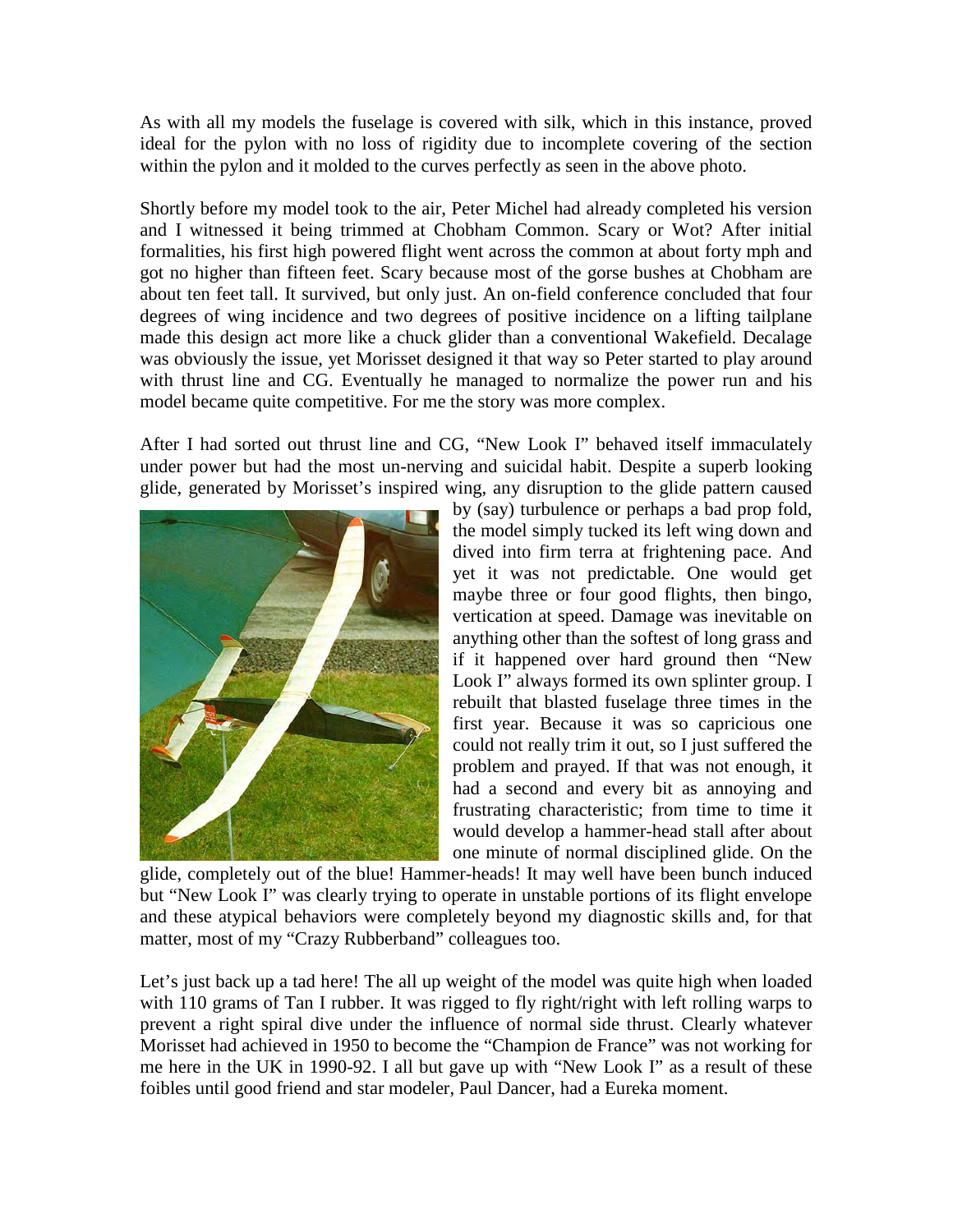

He collared me on a club night at RAF Henlow declaring a consultation with aerodynamicists at his place of work (The College of Aeronautics, also the place where, years earlier, I completed my apprenticeship. I kid you, not!), and had come up with a cunning plan. I was to move the CG forward 3/4" by building lighter tail feathers and adding some nose weight, rig the stab at zero incidence (as opposed to two degrees positive), remove all the wing warps

and adjust the side thrust and glide trim to fly the model right/left. This, he declared, would solve all the problems of instability on the glide. As the model was already damaged from a prior incident I stripped the covering and started over, following Paul's plan. To cut a long story even longer, "New Look I" was completely transformed.

From the very first trim flight with this new pattern, the prior vices were pretty much gone. What's more, its very satisfactory sinking speed had not degraded as might have been expected and under power it just loved the tad of up-thrust introduced to maximize the power pattern. I know! I know! Had Samuel Johnson been a really wise man he



would have declared "Up-thrust is the last resort of scoundrels", but he didn't, so it was left to William Beales (son of David) to coin this phrase when he heard of my sinful solution. That quotation is now etched on my winding jig in testimony to this inspiration.

So there you have it, "New Look I" was transformed and apart from an occasional stalled glide, almost certainly caused by a bunch, it has been on rails ever since. Not that it has avoided other regular difficulties, for example, spending four weeks in an eighty foot tree at Old Warden. This event was highlighted with aid from a kindly farmer who broke out his JCB and hoisted me and my retrieval poles high into the sky only for our combined efforts to fall agonizingly six feet short of success. Eventually it came out in a gale. Later that same year, it

spent a week in a wheat field at Barkston luckily being spotted by an alert combineharvester driver seconds before entering a breakfast cereal production process. It shredded itself on barbed wire at Odiham and DT'd onto a block of concrete at the 2003 Nationals in self destructive mode. (It was nothing to do with me Guv!). Prior to that there was a hanger roof at Barkston, again at the Nationals, when it got hung up by the DT line, but also, some providence when it DT'd down through the densest of forest canopies at Woodbury, only to be spotted by the sheerest of good fortune whilst taking in a detour to navigate through the inhospitable greenery. No radio bugs in those days!